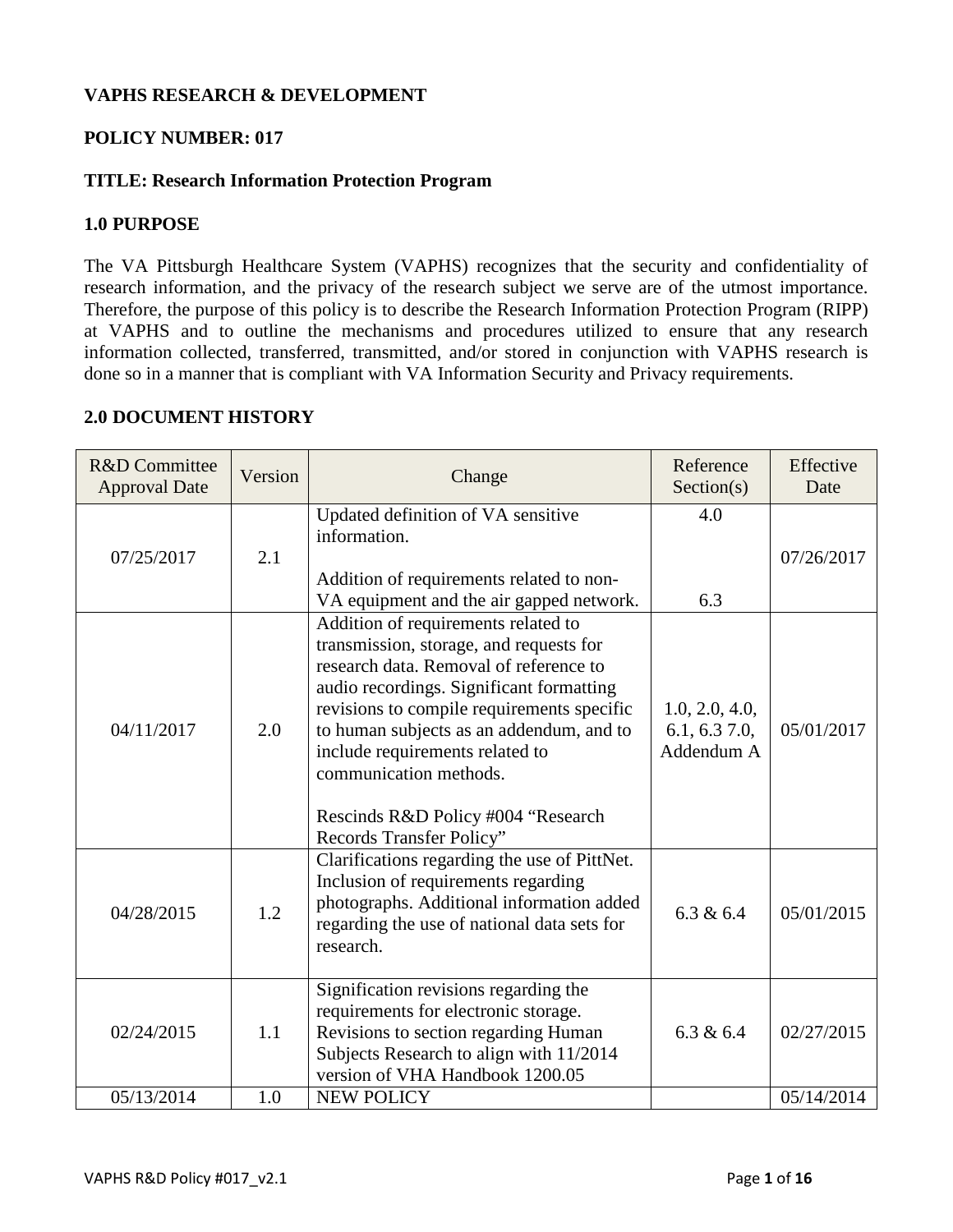# **3.0 SCOPE**

This policy applies to all research activities conducted under the jurisdiction of the VAPHS Research and Development Committee and all personnel working on such projects.

### **4.0 DEFINITIONS**

*NOTE: The terms defined below are contained in statutes or regulations. The following definitions are intended to have the same meaning contained in the statutes and regulations, unless otherwise specified, and are meant to be easy to understand without changing the legal meaning of the term.*

- **A. Anonymous:** For the purposes of VA research, anonymous means de-identified in accordance with both:
	- (1) The Health Insurance Portability and Accountability Act (HIPAA) Privacy Rule (45 CFR 164.514(b), and
	- (2) The Common Rule provision that the identity of the subject cannot be readily ascertained by the investigator or associated with the information (38 CFR 16.102(f))
- **B. Coded Data:** The term "coded data" means "coded private information" as defined in guidance published by HHS entitled Guidance on Research Involving Coded Private Information or Biological Specimens, currently available at: http://www.hhs.gov/ohrp/policy/cdebiol.html
- **C. VA Data:** Information derived directly from VA approved research.
- **D. Data Repository:** A data repository is a database or a collection of databases that have been created or organized to facilitate the conduct of multiple research protocols, including future protocols not yet envisioned. It also may have been created for other purposes such as administrative and clinical purposes (VHA Handbook 1200.12).
- **E. De-Identified Data:** For the purposes of VA research, de-identified data are data that have been de-identified in accordance with both:
	- (1) The HIPAA Privacy Rule (45 CFR 164.514(b) (see VHA Directive 1605.01), and
	- (2) The Common Rule provision that the identity of the subject cannot be readily ascertained by the investigator or be associated with the information (38 CFR 16.102(f)) De-Identified data may also be known as "anonymous".

*NOTE: Coded data is data identifiable by the individual(s) who has access to the code. Therefore, coded data are not considered to be de-identified or anonymous.*

- **F. HIPAA Authorization:** The term HIPAA authorization means prior written permission for use and disclosure of protected health information (PHI) from the information's source person, research subject, or legally authorized personal representative, as required under law, including HIPAA. The written authorization must include all elements of a compliant authorization (see VHA Directive 1605.01) prior to any disclosure of information.
- **G. Human Biological Specimens:** Human biological specimens are defined as materials derived from human individuals, such as blood, urine, tissue, organs, hair, nail clippings, buccal swabs, or any other materials that are either collected specifically for research purposes or as residual specimens from diagnostic, therapeutic, or surgical procedures. Bacteria, fungi, or viruses obtained from human biological specimens are not considered human biological specimens, as long as the human material has been removed.
- **H. Human Subject:** A human subject is a living individual about whom an investigator (whether professional or student) conducting research obtains: (1) data through intervention or interaction with the individual or (2) identifiable private information. Individuals who receive test articles or who serve as controls in clinical investigations, including clinical investigations as defined under FDA regulations in 21 CFR 50.3, 312.3(b), and 812.3(h), are also considered human subjects.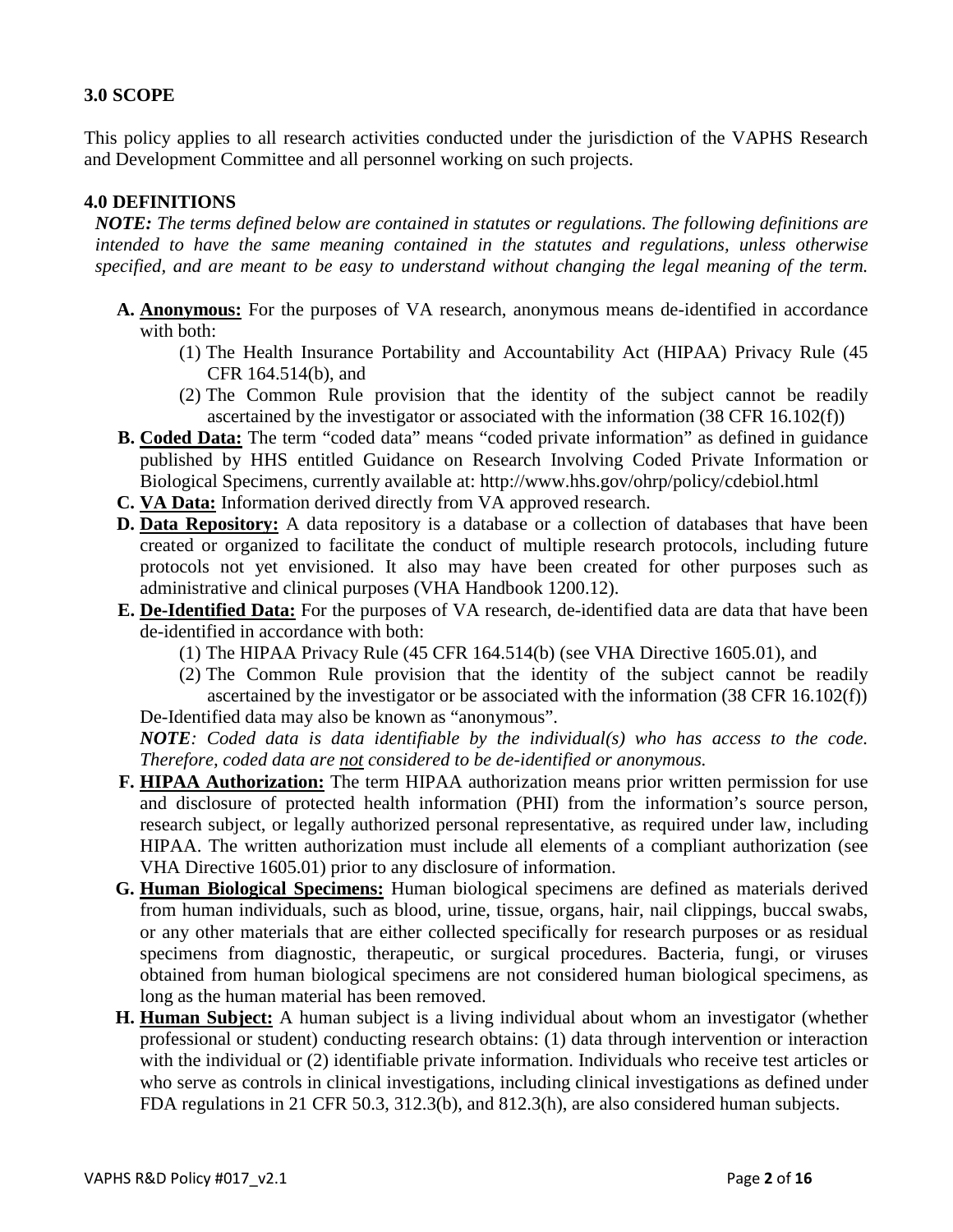- **I. Individually-Identifiable Information:** The phrase Individually Identifiable Information (III) means any information, including health information, maintained by VHA pertaining to an individual that identifies the individual and, except for individually identifiable health information, is retrieved by the individual's name or other unique identifier. Individually identifiable health information is covered by VHA policies regardless of whether or not the information is retrieved by name.
- **J. Individually-Identifiable Health Information:** The phase Individually Identifiable Information (III) is a subset of health information, including demographic information, collected from an individual that is:
	- (1) Created or received by a health care provider, health plan, or health care clearinghouse;
	- (2) Relates to the past, present, or future condition of an individual and provision of or payment for health care; and
	- (3) Identifies the individual, or a reasonable basis exists to believe the information can be used to identify the individual.

*NOTE: IIHI does not have to be retrieved by name or other unique identifier to be covered by the VHA Directive 1605.01*

- **K. Institution:** An institution is any public or private entity or agency (38 CFR 16.102(b)).
	- (1) *VA Institution:* A VA institution is any entity that is operated by VA, including but not limited to: VA hospitals, medical centers, clinics, and health care systems; space owned, leased, or rented by VA; and space that is "shared" with a non-VA entity (unless the VA space is leased to a non-VA entity and specifically designated in writing not to be used by VA or VA employees for research). A VA facility may include multiple campuses and satellite components.
	- (2) *Non-VA Institution:* A non-VA institution is an entity not operated by VA. Non-VA institutions include, but are not limited to:
		- a. Any entity that is not a legal component of VA or of a VA facility, including a contract research organization (CRO), industry or private sponsor, or public or private research company, foundation, or group.
		- b. Entities operated under a contract with VA including, but not limited to, contract Community-based Outpatient Clinics (CBOCs), contract nursing homes, contract outpatient clinics.
		- c. Academic institutions, including VA–affiliated medical schools, dental schools, and other academic affiliates
		- d. VA-affiliated Non-Profit Research and Education Corporations (NPCs).
		- e. Other Federal, state, or local departments or agencies.
- **L. Limited Data Set:** A limited data set is protected health information from which certain specified direct identifiers of the individuals and their relatives, household members, and employers have been removed. These identifiers include name, address (other than town or city, state, or zip code), phone number, fax number, Email address, Social Security Number (SSN), medical record number, health plan number, account number, certificate or license numbers, vehicle identification, device identifiers, web universal resource locators (URL), internet protocol (IP) address numbers, biometric identifiers, and full-face photographic images. The two patient identifiers that can be used are dates and postal address information that is limited to town or city, State, or zip code. Thus, a limited data set is not de-identified information, and it is covered by the HIPAA Privacy Rule. A limited data set may be used or disclosed without obtaining either an individual's authorization or a waiver of authorization granted by the Institutional Review Board (IRB). The limited data set may be used only for the following purposes: research, public health, or health care operations. A limited data set may contain some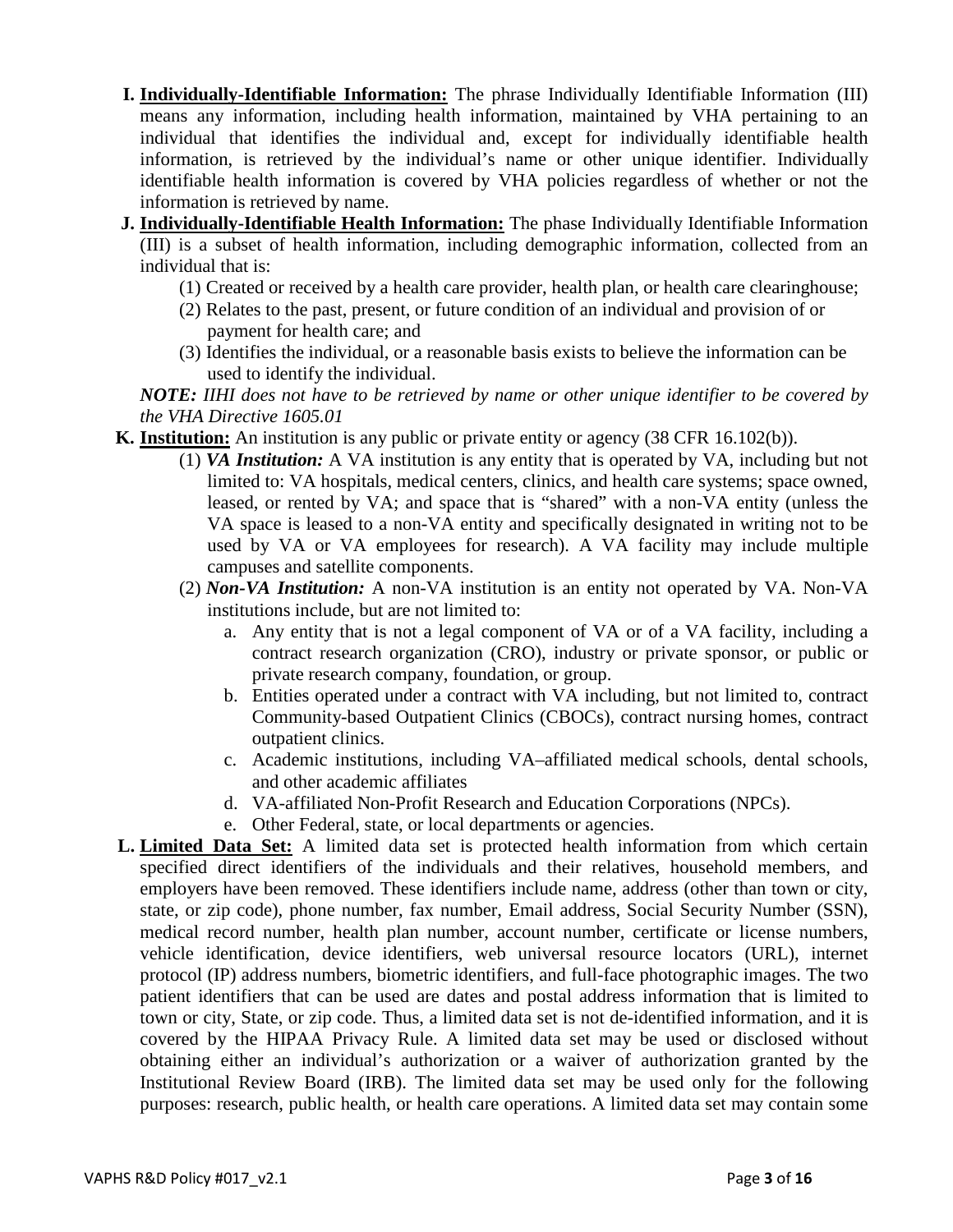direct identifiers, therefore, research conducted using the data may constitute human subjects research.

- **M. Private Information:** Private information includes information about behavior that occurs in a context in which an individual can reasonably expect that no observation or recording is taking place, and information that has been provided for specific purposes by an individual and that the individual can reasonably expect will not be made public (e.g., a health record). Private information must be individually identifiable (i.e., the identity of the subject is provided or may readily be ascertained or associated with the information) in order for obtaining the information to constitute research involving human subjects (38 CFR 16.102(f)).
- **N. Protected Health Information (PHI):** PHI is individually identifiable health information maintained in any form or medium. *NOTE: PHI excludes health information in employment records held by a covered entity in its role as an employee.*
- **O. Research:** Research means a systematic investigation, including research development, testing and evaluation, designed to develop or contribute to generalizable knowledge. Activities which meet this definition constitute research for purposes of this policy, whether or not they are conducted or supported under a program which is considered research for other purposes. For example, some demonstration and service programs may include research activities. Clinical investigations, including clinical investigations as defined under FDA regulations in 21 CFR 50.3, 312.3(b), and 812.3(h), are considered research for purposes of VHA Handbook 1200.05.
- **P. Research Records**: Research records include, but are not limited to, IRB and R&D Committee records, records of all observations, subject recruitment activities, other data relevant to the investigation, progress notes, research study forms, surveys, questionnaires, and other documentation regarding the study.
- **Q. VA Investigator:** A VA investigator is any individual who conducts research approved by the VA R&D committee while acting under a VA appointment on VA time, including full and parttime compensated employees, trainees, without compensation (WOC) employees, and individuals appointed or detailed to VA under the Intergovernmental Personnel Act (IPA) of 1970.
- **R. VA Sensitive Information/Data:** All Department information and/or data, on any storage media or in any form or format, which requires protection due to the risk of harm that could result from inadvertent or deliberate disclosure, alteration, or destruction of the information. The term includes not only information that identifies an individual, but also includes other information whose improper use or disclosure could adversely affect the ability of an agency to accomplish its mission, proprietary information, and records about individuals requiring protection under applicable confidentiality provisions. (38 U.S.C. § 5727) Please see VHA Handbook 1200.12 (Use of Data and Data Repositories in VHA Research) for specific examples of VA sensitive information.
- **S. VA Research:** VA research is research conducted by VA investigators (serving on compensated, WOC, or IPA appointments) while on VA time. The research may be funded by VA, by other sponsors, or be unfunded. VA research must have R&D Committee approval.

# **5.0 RESPONSIBILITIES**

It is the expectation that everyone involved with research conducted at VAPHS will ensure the security and confidentiality of any sensitive research information collected, used, transmitted, transported, or stored as part of that research. Furthermore, it is also expected that the appropriate safeguards will be put into place to protect the privacy of our research subjects. Members of the research community are expected to be familiar with the policies and procedures of the VAPHS Research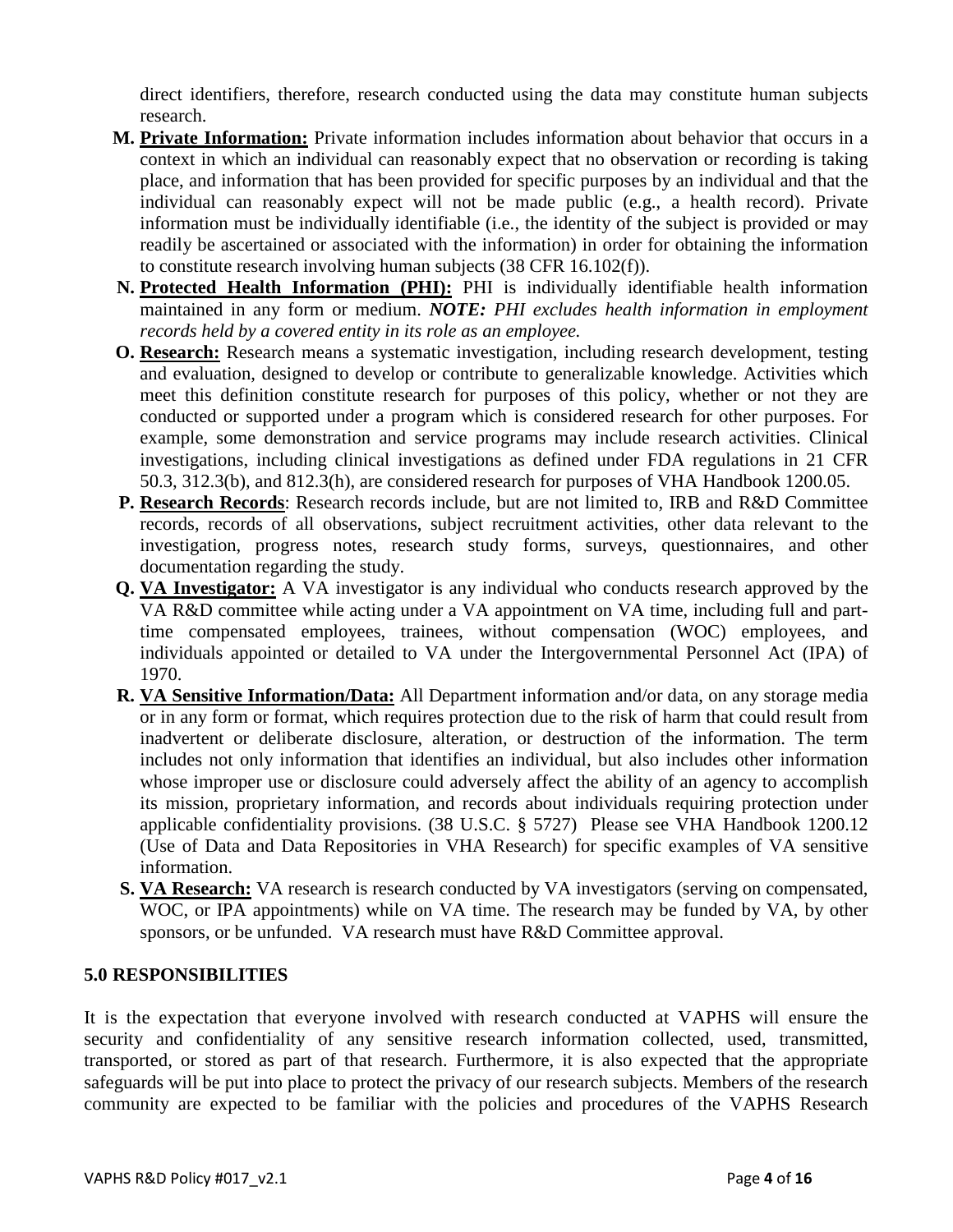Information Protection Program which may be described in this policy, as well as other relevant VAPHS policies and/or Standard Operating Procedures.

# **6.0 POLICY**

# **6.1 Training**

All staff involved in VA research, including, but not limited to, all VAPHS Research Office personnel, investigators, study coordinators, research assistants, trainees, such as house officers and students, administrative support staff (including secretaries and clerks) and members of the VAPHS Institutional Review Board (IRB) and Research and Development Committee (R&DC) must comply with current VA requirements regarding information security/privacy trainings.

The VAPHS Research Office maintains a database of training status for all research staff members. Staff members and their supervisors are notified approximately 30, 14, and 7 days prior to training expiration. Individuals who allow their training to expire will be notified of the expired status, as will their supervisors. Having expired training may result in being removed from studies and being unable to perform any research activities.

## **6.2 Procurement and use of Information Technology (IT) Equipment for Research Purposes**

## **A. IT Equipment Procurement**

The purchase of computers and related accessories is dependent upon the source of funds allocated for said purchases. Investigators and other members of the VAPHS research community may be allocated funding from VA Central Office or the Veterans Research Foundation of Pittsburgh (VRFP).

- (1) All equipment purchased using research funds, regardless of funding source are the property of VAPHS or VRFP. Use of such equipment is subject not only to all VHA policies but also to all VAPHS policies and procedures regarding data security and privacy.
- (2) When VA Central Office is the funding source, funds will be sent from Central Office for the purchase of a specific Information Technology (IT) item. The VAPHS Research Office will be required to request and receive IT tracking approval and the investigator will be responsible for working closely with the Research Office Budget Assistant to obtain appropriate bids and approvals for the IT purchase.
- (3) In the case of VRFP funding, sufficient funds must be available in the account of the research investigator in order to make the purchase. Approval must be requested in advance of the purchase and the research investigator must work closely with the VRFP Office Staff to provide the necessary details to make the purchase.

## **B. Delivery and Set-up**

The specific requirements related to the delivery and set up of IT equipment are detailed below:

(1) Desktop Computers: Desktop computers may be delivered directly to the site of use. All desktop computers which will be connected to the VA network will need to have the appropriate software installed to disable USB ports and will not be able to have CD burning software unless approval has been granted by VAPHS Chief Information Officer.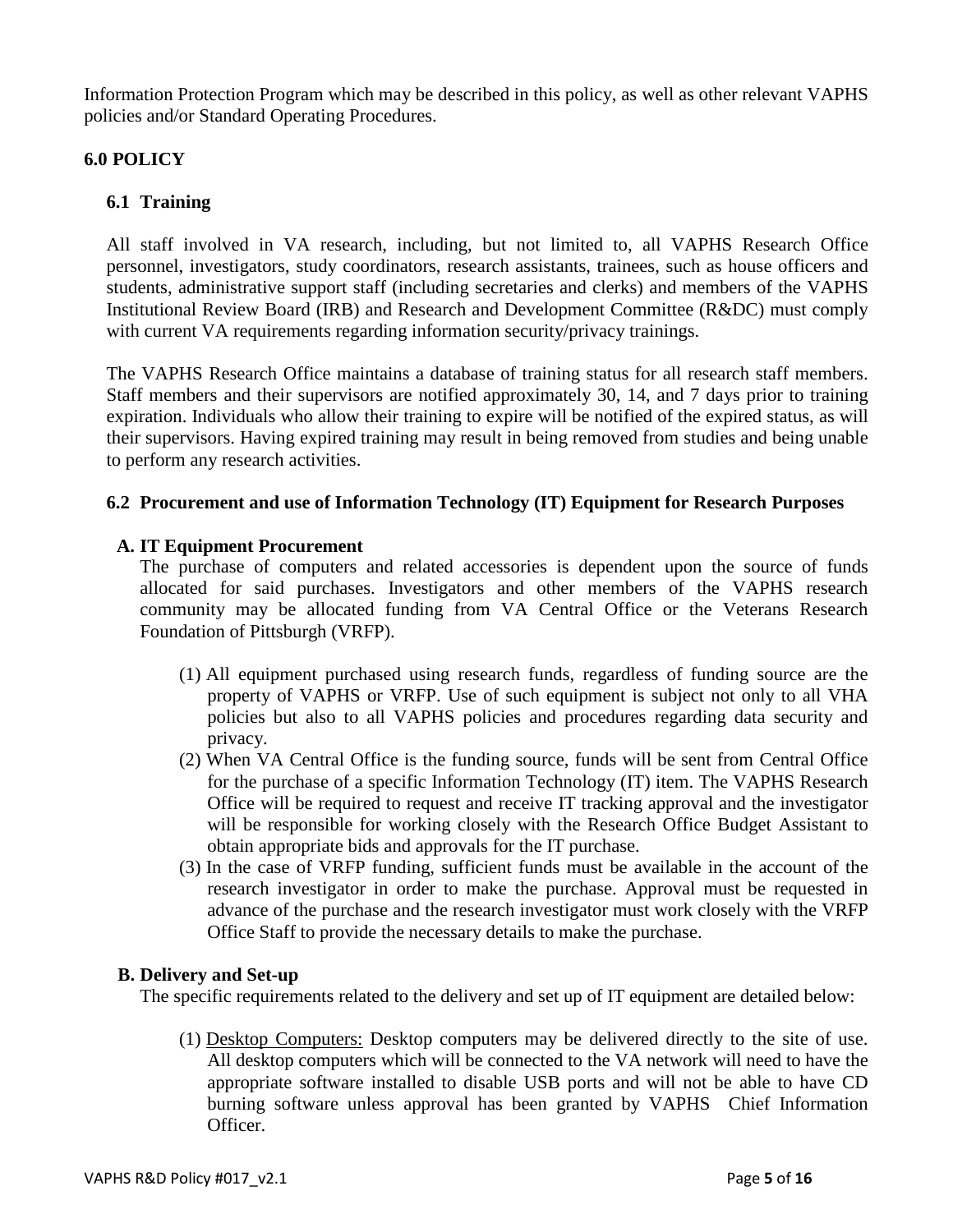- (2) Laptop Computers: All newly purchased laptop computers will be delivered to the Research Office before issuance to the user. The laptop computer will be encrypted by OI&T prior to any use for research purposes. If the laptop will be connected to the VA network, the appropriate software will be installed to disable the USB ports. The laptop will not be able to have CD burning software unless approval has been granted by the VAPHS CIO. Laptop computers connected to the Pitt Network may contain the USB and CD Burning capability only with approval from the VAPHS Research and Development Office and receipt of a signed Research Funded Portable Device User Agreement.
- (3) Other Portable Storage Devices: Other portable/mobile storage devices, such as USB Thumb Drives, portable hard drives, and digital audio recorders may be purchased and used for research purposes. Such devices must be encrypted using FIPS 140-2 validated encryption. If such encryption is technically not possible, approval for use must have been obtained from the VAPHS ISO, CIO, and Deputy Assistant Secretary for VA's Office of Information Security.
- (4) Other IT Equipment (e.g. IT peripherals and equipment such as monitors, printers, scanners etc.): These purchases or issuance of these types of equipment must be approved by the VAPHS Research Office.

## **C. Conditions for Use and Assignment of IT Equipment**

- (1) Inventories:
	- a. *Annual Inventory:* An annual inventory of all IT (VA, VRFP Purchased, and University Purchased) Equipment will be conducted by the VAPHS Research Office. The user will note condition of the equipment and its location. Failure to respond to inventory requests will result in confiscation of the equipment.
	- b. *Quarterly Health Checks:* VAPHS OI&T staff performs health checks of VA issued laptop computers.
- (2) Assignment:
	- a. All equipment assigned to any research staff member, whether or not it contains research data should be documented without exception. This documentation should include the terms of use and procedures for reporting theft or loss of such equipment. All initial assignments of equipment are made by the VAPHS R&D Office.
	- b. If a member of the research staff resigns from his/her VA position, the proper clearance procedures should be followed, which includes clearance through the VAPHS R&D Office and Human Resources. At that time all assigned equipment will be collected.
- (3) Off Station Use: All requests to use equipment off VA property must be submitted to the VAPHS R&D Office for review and processing. Any request must be made using the appropriate form. The circumstances under which, a specific form must be used are described below: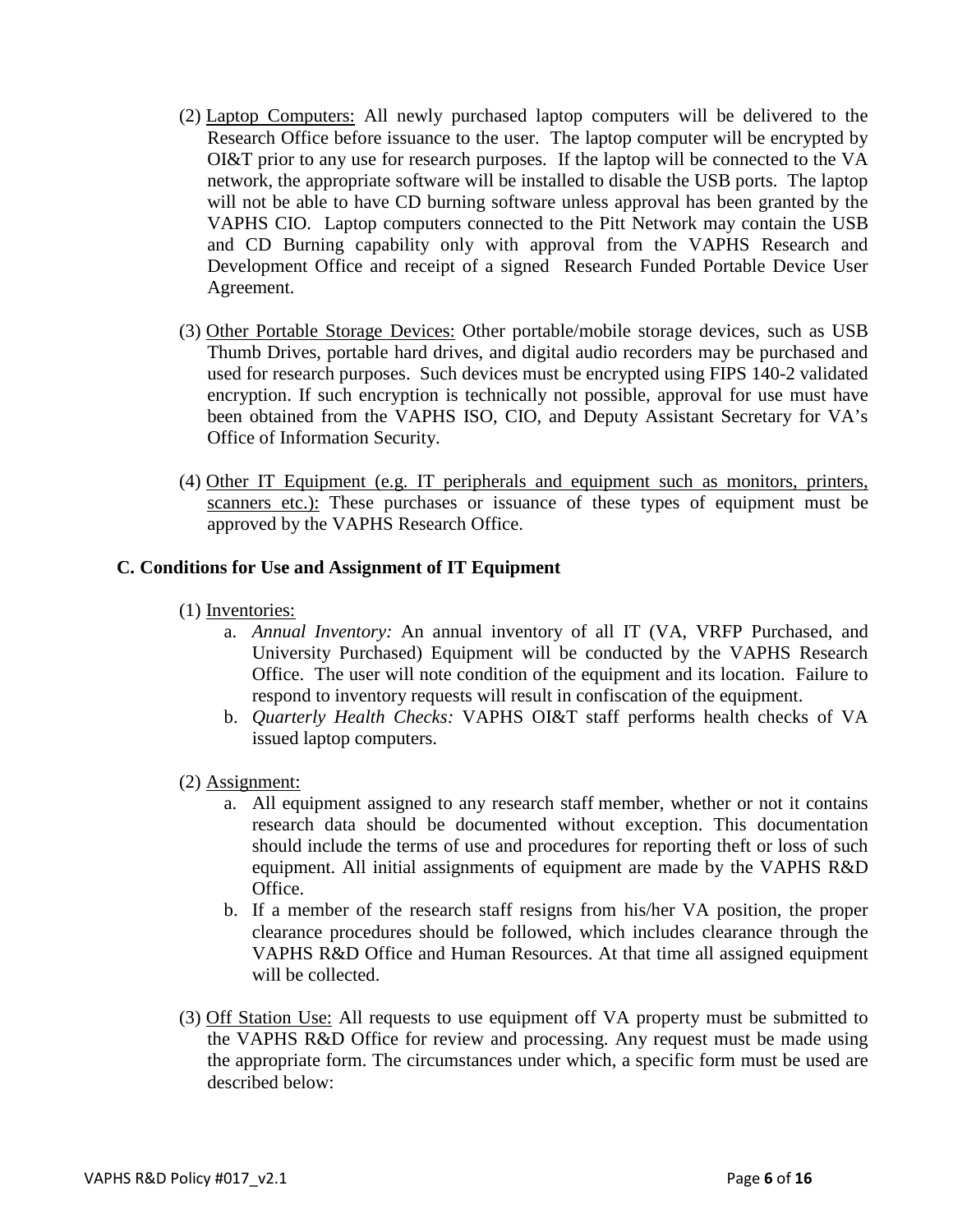| <b>Type of Equipment</b>                                              | <b>Appropriate Request Form</b> |  |
|-----------------------------------------------------------------------|---------------------------------|--|
| Government Furnished Equipment (GFE)                                  | <b>GFE Check out Sheet</b>      |  |
| Government Furnished Equipment (GFE)                                  | Revocable License               |  |
| <b>Veterans Research Foundation of Pittsburgh</b><br>(VFRP) Purchased | Portable Device User Agreement  |  |

- a. Forms can be obtained from the Administrative Officer for the ACOS/R&D. Offstation use cannot occur until the approval has been granted.
- b. All research information residing on laptops and other portable media not within a VA health care facility must be encrypted and password protected. The original data may not be stored on laptops or portable media and the laptops must be encrypted if used for any research purpose.

# **D. Transfer and Reassignment of IT Equipment**

All equipment reassignments must be approved in advance by the Associate Chief of Staff for Research and Development (ACOS/R&D) or his designee. Research IT equipment can be moved/relocated only by authorized IT personnel only.

## **E. Return and Disposal of IT Equipment**

When the equipment is considered obsolete, beyond economical repair, or no longer needed; it should be disposed through the equipment turn-in process. The turn-in of VA purchased equipment must follow the procedures outlined in VAPHS Medical Center Memorandum [LD-](https://vaww.visn4.portal.va.gov/pittsburgh/home/KC/Documents/LD-025%20Management%20and%20Control%20of%20Non-Expendable%20and%20Expendable%20Equipment.doc)[025 Management and Control of Non-Expendable and Expendable Equipment.](https://vaww.visn4.portal.va.gov/pittsburgh/home/KC/Documents/LD-025%20Management%20and%20Control%20of%20Non-Expendable%20and%20Expendable%20Equipment.doc) The turn-in of VRFP purchased equipment must be coordinated through the VAPHS Research Office.

## **F. Equipment Loans**

Please refer to VAPHS Medical Center Memorandum [LD-027 Loans and Removal of Property.](https://vaww.visn4.portal.va.gov/pittsburgh/home/KC/Documents/LD-027%20Loans%20And%20Removal%20Of%20Property.docx)

## **6.3 Storage and Transmission of Research Data and Project Related Information**

## **A. Electronic Storage and Transmission**

- (1) VA Information Systems:
	- a. VA Research data and project related information must be stored on the VA network, unless written permission has been granted from the appropriate officials (e.g., the facility Information Security Officer and appropriate research review committees). VAPHS Researchers and staff must establish and utilize shared drives on VA network servers to store VA data, as well as project related information, including, but not limited to forms, templates, reports, etc. Permission to the share drive(s) must be carefully monitored so that only those personnel authorized to access the information have such access. In the case of human subjects research, only those individuals approved to have access (as outlined in the IRB approved protocol) should have access. Under no circumstances should such data or information be stored on the hard drive of a VA desktop or laptop computer. Additionally storage of such data/information on an employee's personal drive of "N" drive on the VA network is strongly discouraged.
	- b. Investigators can only store VA sensitive research data on VA servers on the VA network unless otherwise approved by the ISO and appropriate research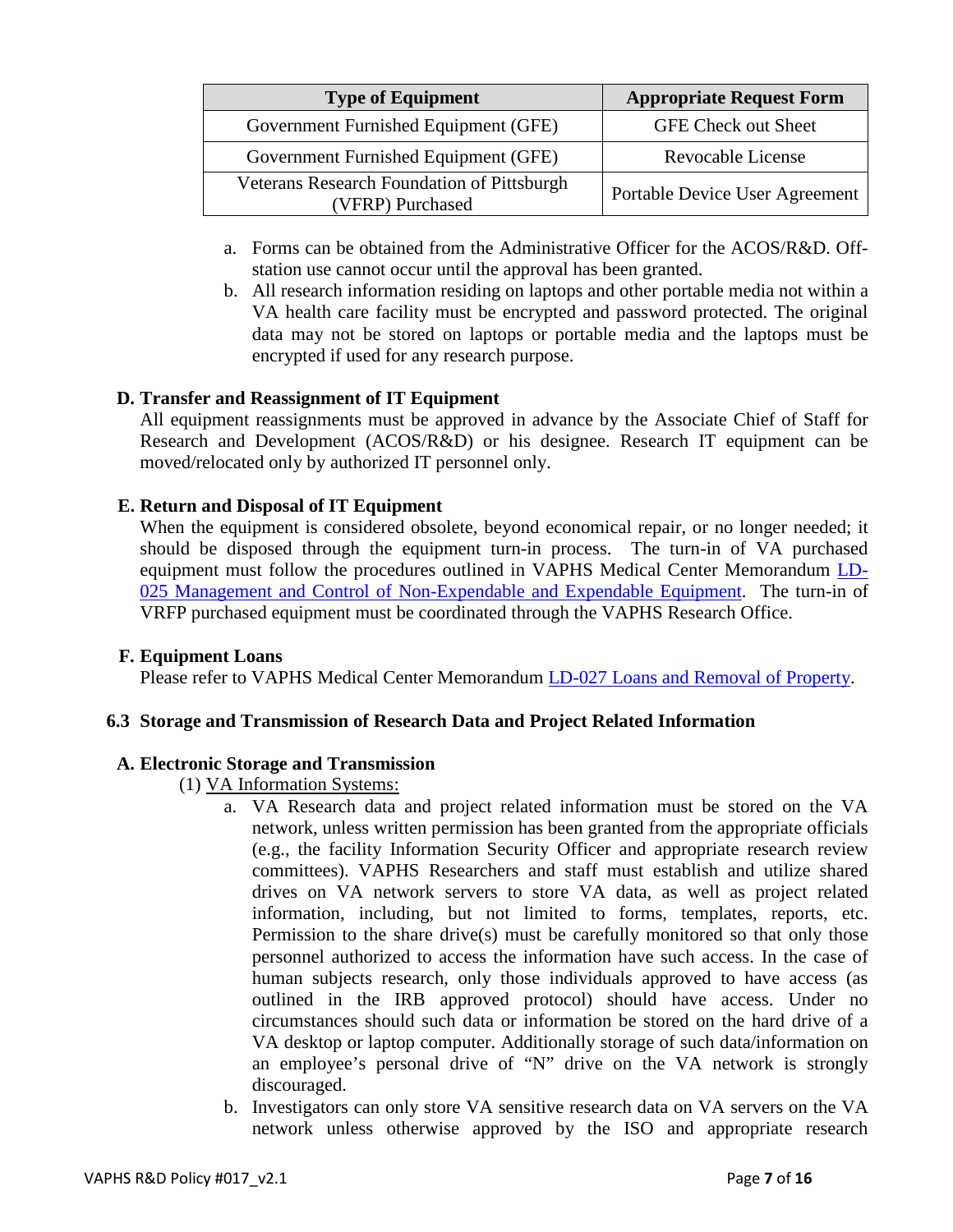committees. Examples of VA sensitive research information include: Protected Health Information (PHI), patent applications, Institutional Animal Care and Use Committee (IACUC) correspondence, data that would be included in an invention disclosure, and compliance issues. Any data that involves human subjects, but does not contain PHI, may also be considered sensitive, but such a determination would need to be made on a case-by-case basis.

(2) Pitt Network (PittNet):

VA research may be conducted using "PittNet" (the Pitt Network established at the VAPHS) provided that a MOU is in place which documents the terms and conditions for the development, management, operation and security of the network. Furthermore, the MOU will define the purpose, identify relative authorities, specify the responsibilities of both organizations, and define the terms of the agreement. The MOU, held through OI&T, must be reviewed annually or it will expire. The components connected to the air-gapped network may never touch the VA network. VA sensitive data or limited data sets cannot be transferred or transmitted over the Pitt Network connection or stored on University devices connected to the Pitt Network. VA data, such as scientific data obtained directly from scientific instruments, may be stored on computers connected to the Pitt Network with written permission from the VAPHS ACOS/R&D, ISO, and CIO. VA research data must be stored on the VA network; therefore, VA research data collected on non-VA equipment connected to the Pitt network must be transferred to the VA network via secure methods, such as VA-issued encrypted thumb drive or email.

(3) Other Non-VA (External) Information Systems:

Any other external information system used to process, store, or transmit VA sensitive information must have the security controls/requirements for use documented in a VA approved MOU/ISA, VA contract or other VA approved agreement (e.g., Data Use Agreement) before such use will be authorized. Personally owned or equipment owned by the affiliate institution will be approved for use by the Information System Owner, local CIO, or designee. Equipment owned by the affiliate will be included on the Research Equipment Inventory List (EIL) contained in the facility property management system.

- (4) Laptops:
	- a. *VA/Veterans Research Foundation of Pittsburgh (VRFP) Purchased:* All VA/VRFP purchased laptops are encrypted and imaged prior to issuance. Storage of direct identifiers (i.e., names, addresses, SSN's) is not permitted however, storage of information that has been de-identified, but is still considered VA sensitive information is permitted, as are limited data sets, provided that the data stored on the laptop is not the only copy. Such laptops may be connected to the VA network, if they have been set up by OI&T and imaged.
	- b. *University Purchased or Laptops Purchased in Conjunction with an approved protocol:* Laptops purchased with University funds or other funds in conjunction with an IRB approved protocol may not be used to store VA sensitive research information. Such laptops may not be connected to the VA network. These devices can, however be connected to the Pitt Network/air gapped network and must be included on the Research EIL.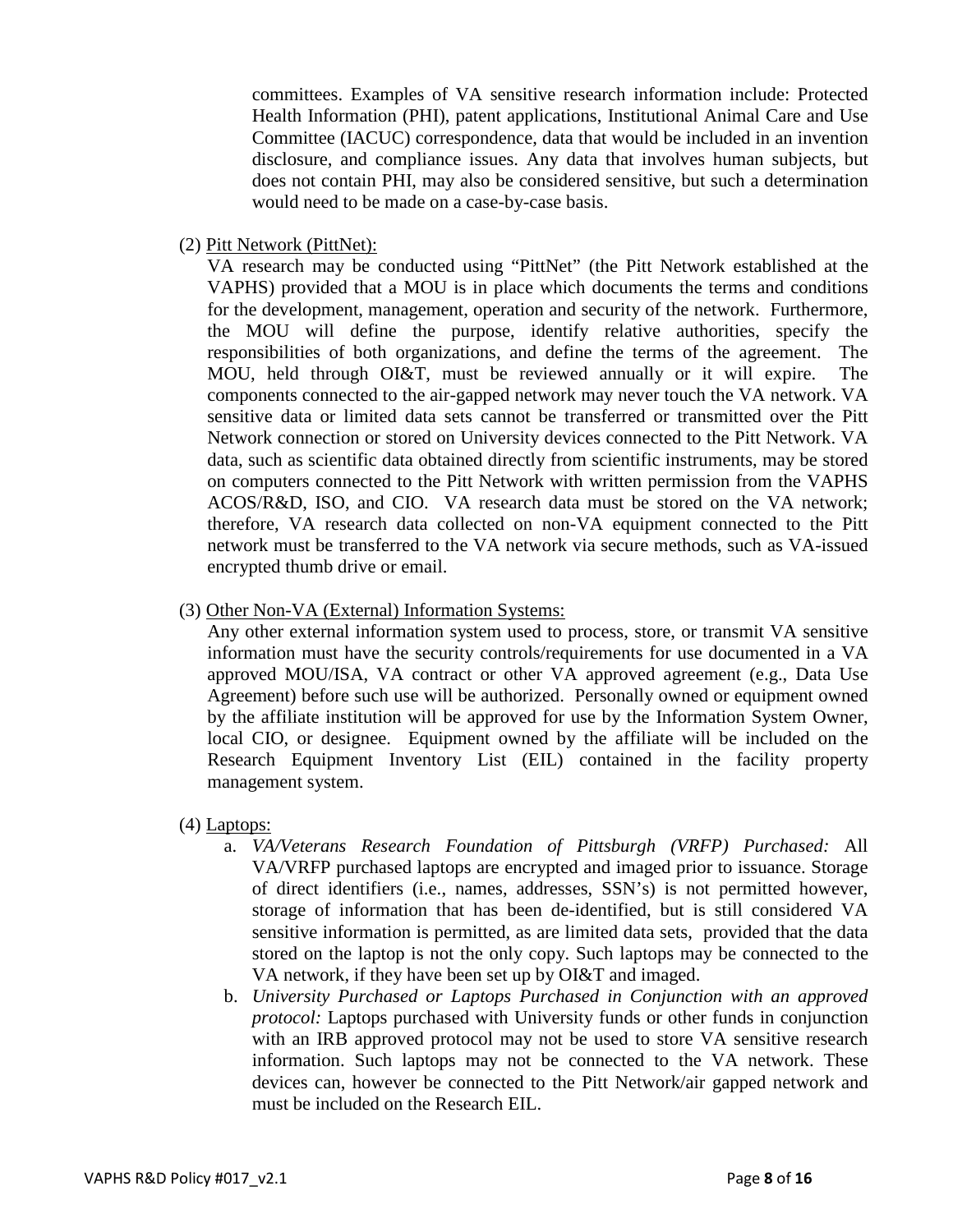- c. *Personal Laptops*: Personally owned information systems (capable of storing data) used on site at VAPHS to connect to VA's network or to perform assigned official duties must be approved by the VAPHS CIO and ISO.
- (5) Portable Storage Devices (e.g. USB Thumb Drives, Portable Hard Drives, Recordable Optical/Magnetic Media, Digital Storage Devices, CDs and DVDs):

All sensitive information and limited datasets must be stored on a VA owned FIPS 140- 2 compliant encrypted storage device. VA encrypted USB drives can be requested by completing the [Request for a USB Flash Drive form.](https://vaww.visn4.portal.va.gov/pittsburgh/home/ISO/ISO%20Documents/VAPHS%20Request%20For%20USB%20Flash%20Drive.doc) CD burning is not allowed by default at VAPHS. Any individual required to store information on a CD/DVD must request CD burning privileges by completing a [Request for CD/DVD Write Access](https://vaww.visn4.portal.va.gov/pittsburgh/home/ISO/ISO%20Documents/VAPHS%20Request%20For%20CD_DVD%20Drive%20Waiver.doc)  [waiver.](https://vaww.visn4.portal.va.gov/pittsburgh/home/ISO/ISO%20Documents/VAPHS%20Request%20For%20CD_DVD%20Drive%20Waiver.doc) Please consult the ISO office for recommended devices and device use procedures. Members of the VAPHS research community must have permission from a supervisor and the ISO to use portable storage devices to access or store VA information.

# **B. Hard Copy and Media Storage**

VAPHS investigators are responsible for ensuring that hard copy documents or physical media such as audio and videotapes that contain sensitive VA research data are protected from improper disclosure, including inadvertent disclosure. The following methods should be utilized to ensure protection:

(1) Paper Records:

Paper copies or original documents containing sensitive information must be secured in such a way as to prevent non-authorized persons from accessing them. Paper copies should be stored using a "double lock" method such as filing in a locked cabinet within a locked office or within a restricted access floor or building.

(2) Video Recordings and Photographs:

Video recordings and photographs of research subjects are considered to be sensitive information unless the image has been altered in such a way as to make it impossible to identify the subject and no other identifiable information is present on the recording or picture. The video recordings should be transferred to the VA network as soon as possible following the recording. Digital video recorders must meet VA security requirements. Digital photographs must be uploaded to the network as soon as possible. For studies in which video tapes are being utilized, the tapes must be stored at VAPHS, using a "double-lock" method.

Whenever possible, research records in physical media or hard copy form should be stored in a single location in a locked cabinet with card access entry to the room. Investigators should avoid arrangements wherein research related data, identifiable or otherwise are kept in multiple locations. Researchers should make an effort to maintain all records in a single, tightly regulated environment with limited access and a log should also be maintained to track those accessing the information. For this reason, the VAPHS encourages the use of data cores, bioinformatics cores, etc.

## **6.4 Retention, Storage and Destruction of VA Research Data/Records**

Investigators are required to retain VA research data in accordance with VA, VHA, local and IRB policies, protocol sponsor guidelines, or Privacy Act system of records notice, whichever is most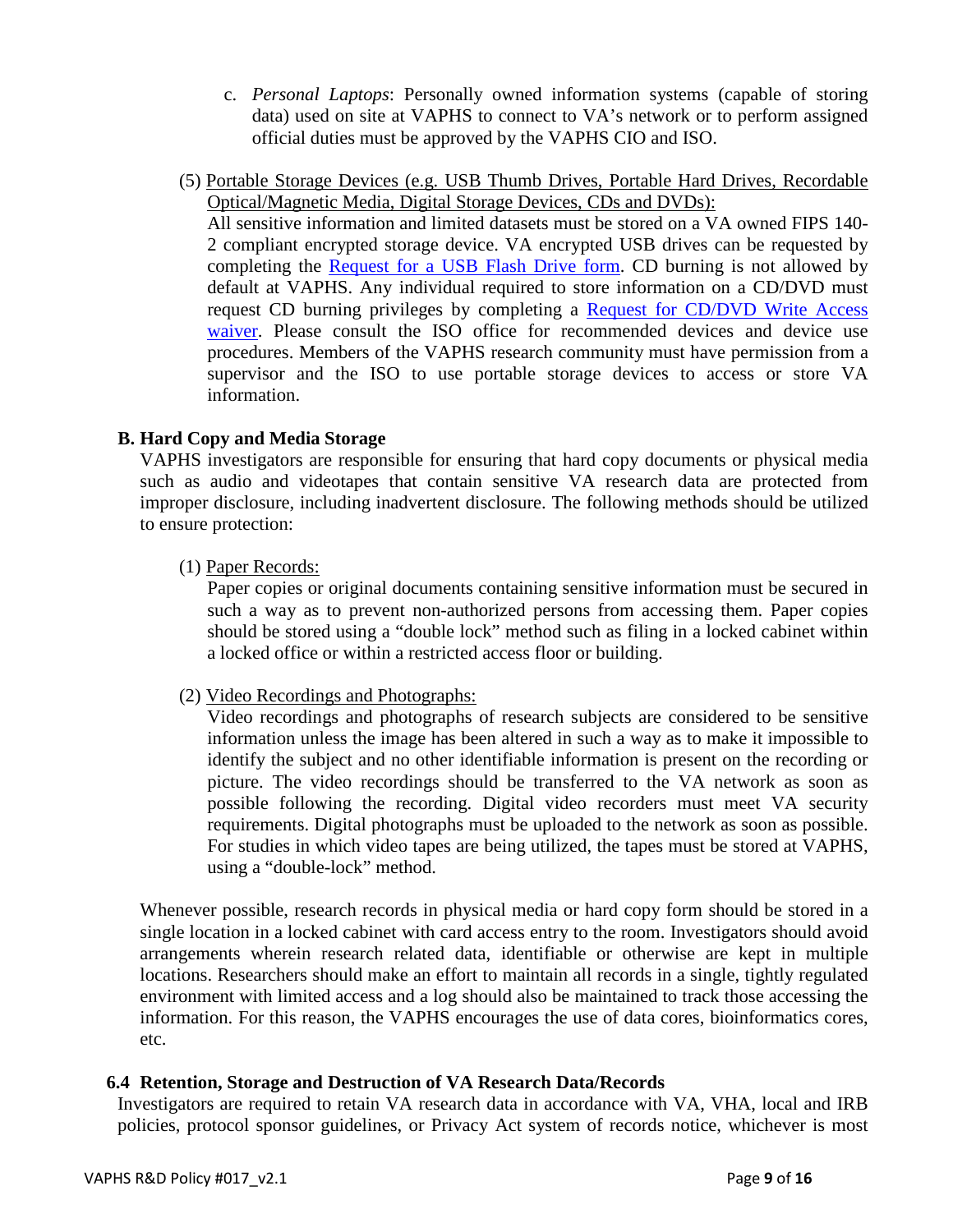restrictive. During the period that data are retained after a protocol closes, investigators are responsible for providing the same security and privacy measures as when the protocol was active, including physical and technical safeguards. *NOTE: VHA research data belongs to the VA. If an investigator leaves the VAPHS or the VA system, all data must be kept and stored within the VA so as to be easily accessible to facility officials. Investigators are not permitted to take copies with them.*

(1) Off-Site and Long Term Storage:

Storage of VAPHS research records off-site must be coordinated through the VAPHS Research Office in accordance with VHA Records Control Schedule and all applicable VA and VAPHS policies.

## **6.5 Additional Related Considerations**

### **A. Biological Specimens**

Investigators interested in using or establishing a VAPHS Biorepository should refer to VAPHS R&D Policy #020. *NOTE: For information related to human biological specimens, please refer to Addendum A.*

## **B. Written Agreements**

VAPHS investigators are required to comply with the requirements for written agreements as outlined in VHA Handbooks 1200.05 and 1200.12.

## **C. Multi-Site Studies**

The VAPHS PI is responsible for all aspects of the protocol conducted at VAPHS, including the privacy and security of the data. If the data are transferred outside of VAPHS, the transmission and storage of the data at the non-VAPHS site must be in compliance with all applicable polices and guidance.

#### **D. Data Repositories**

See VAPHS R&D Policy #018, Establishing a Research Data Repository.

#### **6.6 Requirements Unique to Human Subjects Research**

*Please see Addendum A for additional requirements specific to Human Subjects Research.*

#### **6.7 Requests for VA Research Data From Non-VA Investigators or Institutions**

In accordance with the VHA Records Control Schedule and VHA Handbook 1200.12:

- (1) If an investigator leaves VAPHS and no longer holds an appointment as an employee (compensated or uncompensated) or an IPA, all research records, data, and data in repositories must be retained by VAPHS and remain under VA control.
- (2) If at the time of departure, the grant is ongoing and the investigator leaves VAPHS to go to another VA facility, the investigator must obtain approval for a copy of the relevant materials to be provided to the new VA facility's research office.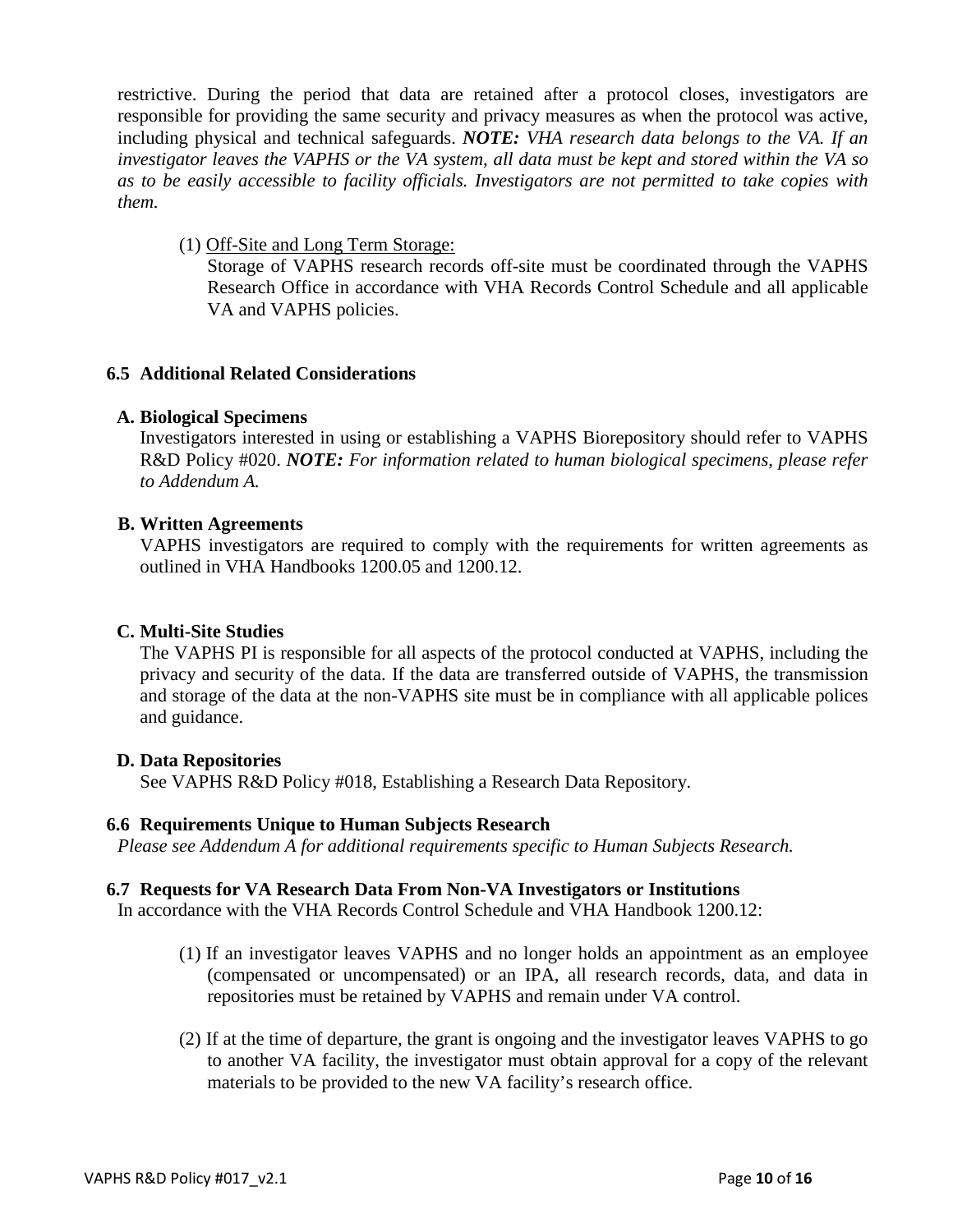- (3) The investigator is not the grantee, nor does the investigator own the data. All data and records are the property of VA.
- (4) The Privacy Officer must be consulted if an investigator receives a request for data from a non-VA investigator.
- (5) **VA Research data may not be copied or removed unless all requirements for use of VA data by non-VA investigators or institutions are met.**
	- a. Investigators that leave VAPHS to go to a non-VA facility may request a copy of their research records.
	- b. Approval of such requests must be obtained from the VAPHS Research Office and any other relevant individuals or offices such as the applicable VAPHS R&D subcommittee (i.e. IRB, IBC, IACUC, etc.), privacy office, information security office, and the institutional official authorized to sign the written agreement.
	- c. These requests will be reviewed on a case-by-case basis.
- (6) All requests from non-VA investigators or non-VA institutions for VA research data must be approved by the VAPHS Privacy Officer. The release of such data is controlled by the Privacy Act, VHA Records Control Schedule, HIPAA, VHA Handbook 1200.12, VA Directive 1605.01, and other privacy related regulations and policies.
- (7) A waiver cannot be granted for data going outside of the VA.
- (8) A written agreement defining what data may be used, how the data will be used, who may access and use the data, how the data must be stored and secured, and how the recipient will dispose of the data after completion of the research.
	- a. *Requests for Research Data that DOES NOT contain PHI or PII:* Must be submitted in writing to the Research Office via [VHAPTHResearchOffice@va.gov](mailto:VHAPTHResearchOffice@va.gov)
		- i. Requests will be routed to the applicable VAPHS R&D subcommittee.
		- ii. All requests must include a DUA/DTA.
	- *b. Requests for Research Data that DOES contain PHI or PII:* Must be submitted in writing to the Research Office via [VHAPTHResearchOffice@va.gov](mailto:VHAPTHResearchOffice@va.gov)
		- i. Requests will be routed to the applicable individual(s) (e.g. VAPHS IRB or VA Central IRB Liaison).
		- ii. The IRB will determine if the protocol, informed consent, and HIPAA authorization allow for the transfer of data.
		- iii. All requests must include a DUA/DTA.

## **7.0 VIOLATIONS OF VAPHS RESEARCH DATA SECURITY AND PRIVACY POLICY**

Any violation which meets the definition of a Research Information Protection Incident must be reported and managed in accordance with current policies including VAPHS R&D Policy #014 Research Information Protection Incident Reporting.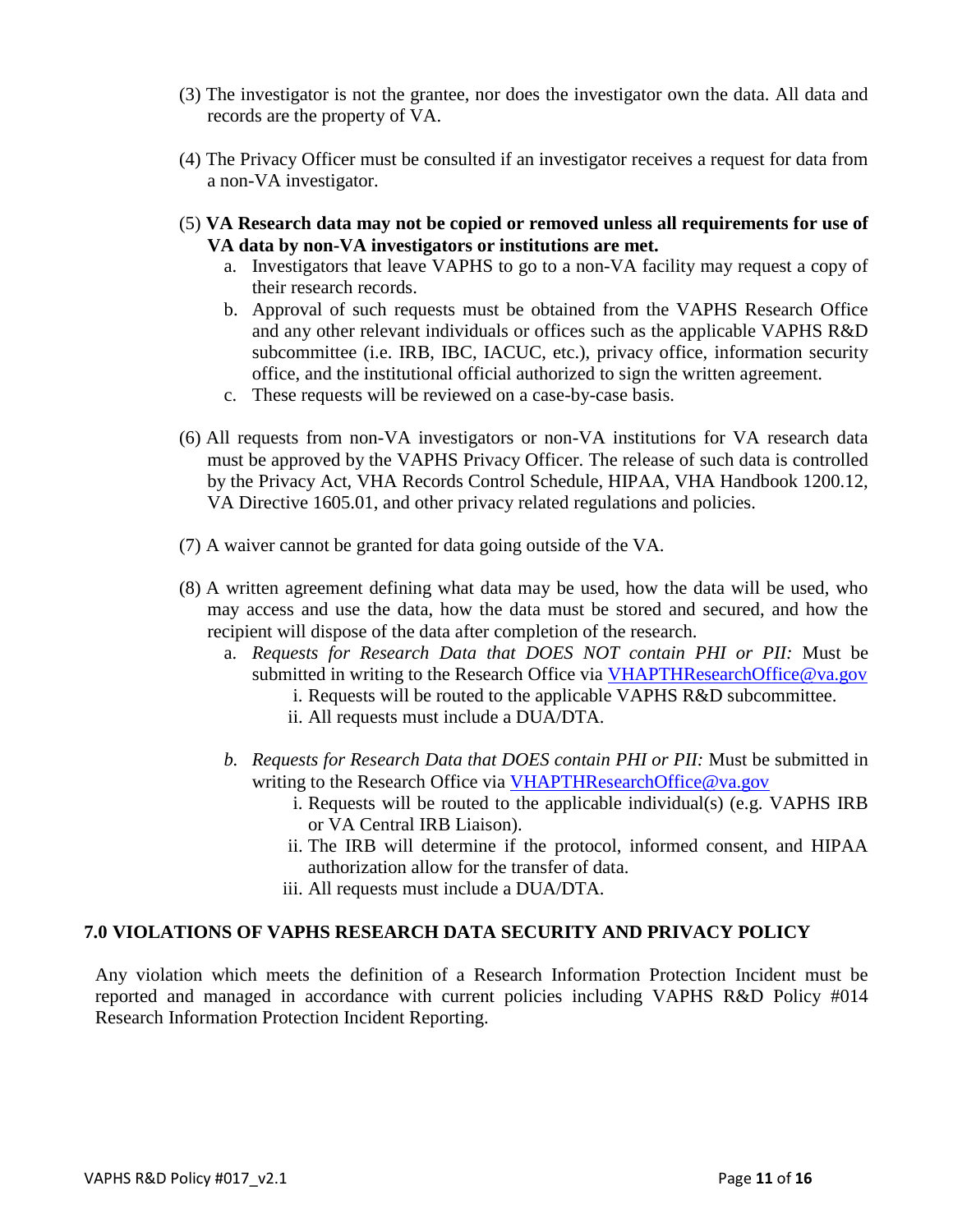## **8.0 REFERENCES**

VA Handbook 6500 VHA Handbook 1200.05 VHA Handbook 1200.12 VHA Directive 1605.01

### **9.0 SIGNATURES**

*//signature on file//*

Gretchen Haas, PhD Research and Development Committee Chair

*//signature on file//*

Steven H. Graham, MD, PhD Associate Chief of Staff for Research and Development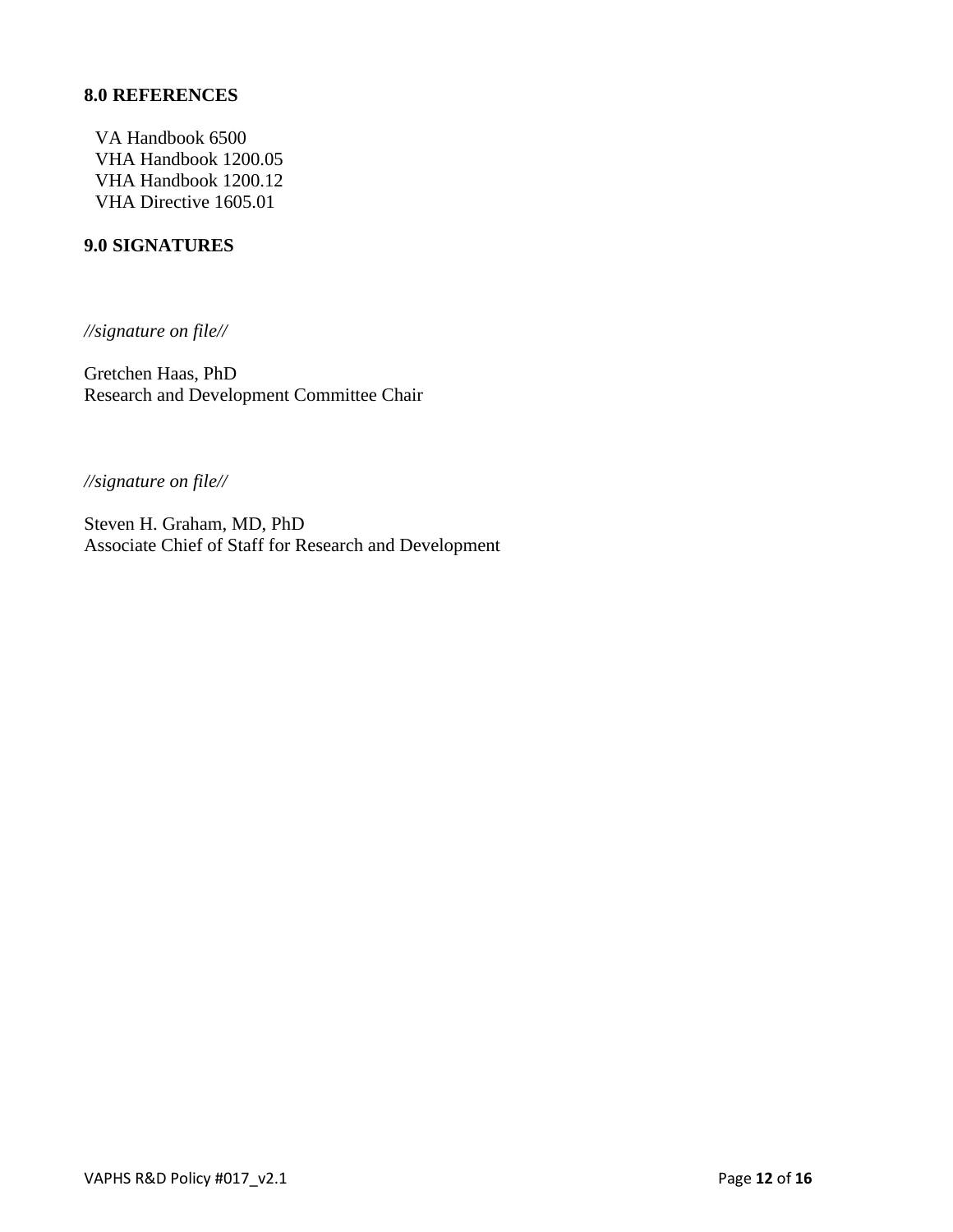## **Research Information Protection Program Requirements Unique to Human Subjects Research**

Requirements listed in this addendum are to be followed in addition to all applicable requirements described throughout VAPHS R&D Policy #017.

### **A1.0 Requirements for the Collection of Human Subjects' Research Data**

### **1.1 Individually Identifiable and Protected Health Information:**

Research data containing subject identifiers and PHI may be collected: a) directly from a research subject and/or from their medical records after an informed consent and HIPAA authorization has been obtained or b) from pre-existing databases or third parties after the IRB has waived the requirement for informed consent and HIPAA authorization, in accordance with all applicable VA/VHA policies and regulations.

### **1.2 Limited Data Sets:**

A limited data set is protected health information from which certain specified direct identifiers of the individuals and their relatives, household members, and employers have been removed. These identifiers include name, address (other than town or city, state, or zip code), phone number, fax number, e-mail address, Social Security Number (SSN), medical record number, health plan number, account number, certificate and/or license numbers, vehicle identification, device identifiers, web universal resource locators (URL), internet protocol (IP) address numbers, biometric identifiers, and full-face photographic images. A limited data set is not de-identified information or data. A limited data set may be used for research, health care operations, and public health purposes.

#### **1.3 Coded Data Sets:**

Often investigators may have data for which a special code is assigned. Coded data sets are NOT considered de-identified since the data is identifiable to those individuals who have the code.

#### **1.4 De-identified Research Data:**

Although rare, there may be instances in which, investigators are conducting research protocols that involve only de-identified data.

## **1.5 Access and Use of National Data Sets:**

VAPHS Research Staff who plan to conduct research which requires use/access to national data sets such as the Corporate Data Warehouse must follow the procedures outlined by VA Informatics and Computing Infrastructure (VINCI). Access to these data sets is limited to those staff approved by the IRB (VAPHS IRB or VA Central IRB).

#### **A2.0 Requirements for Off-Site Storage/Transfer/Transmission of VA Research Data**

The processes for storage, transmission and transfer outside of the VA entity will be determined based upon the level of risk to subjects' privacy associated with the protocol. Please also review Section 6 of this policy.

#### **A3.0 Risk Assessment and Classification**

Each protocol will be assigned a risk level of Level I, Level II, or Level III based on the level of risk to privacy and data security. All protocols and applicable study related documents are reviewed by the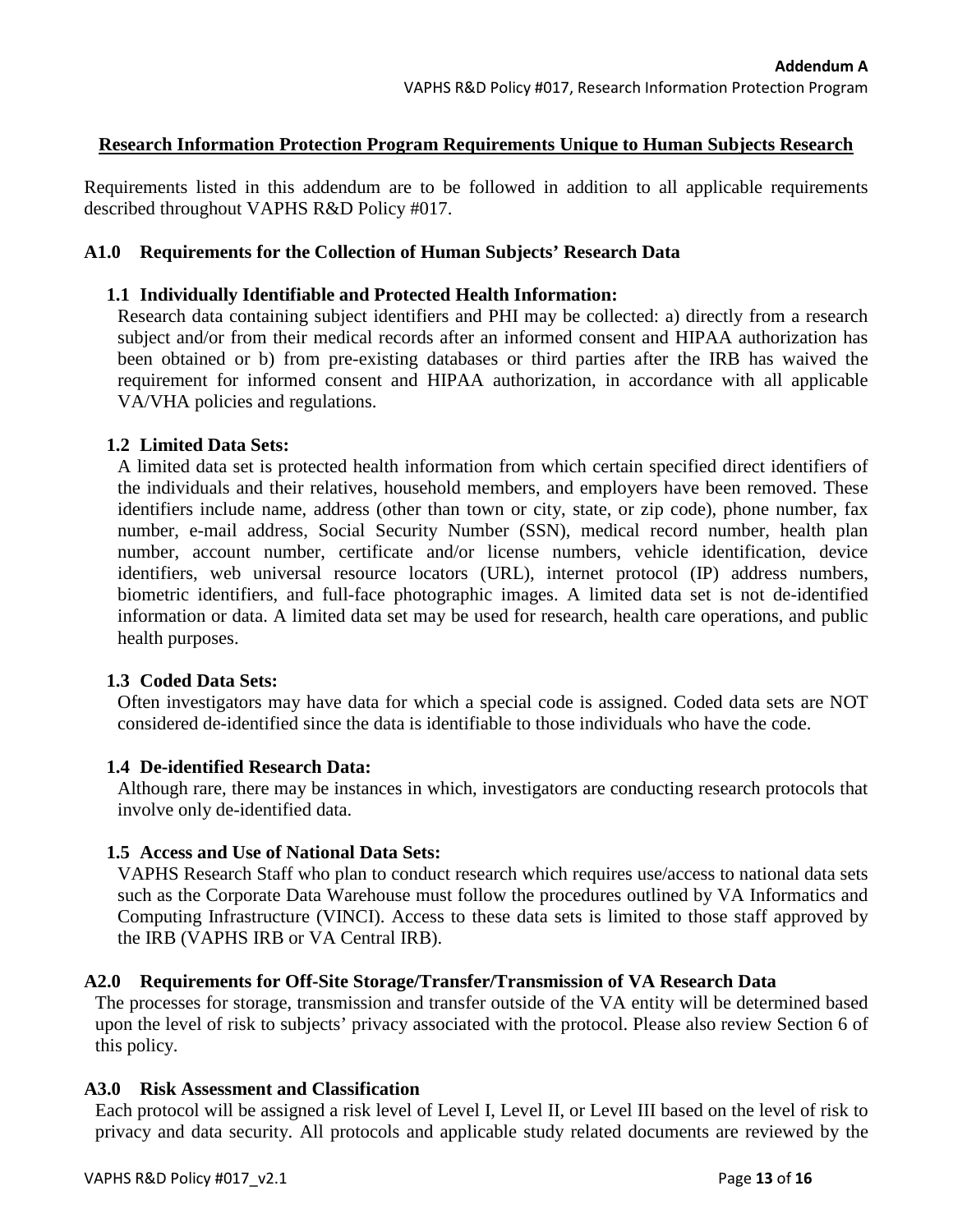VAPHS Information Security Office and Privacy Officer for compliance with VA Information Security and Privacy requirements, and no off-site storage, transfer, and/or transmission can take place until IRB approval is granted.

# **3.1 Level I Protocols:**

Level I protocols represent the greatest risk to privacy and include those protocols in which individually identifiable and/or Protected Health Information is collected or is proposed to be collected and used and the subjects are unaware of the use and disclosure of the research data. Level I protocols typically propose to use an IRB approved Waiver of Informed Consent and a Waiver of HIPAA Authorization in order to collect such information.

# **3.2 Level II protocols:**

Level II Protocols are those protocols which represent an intermediate privacy risk to human subjects and include those protocols in which individually identifiable and/or Protected Health Information is collected and used and the subjects have been informed of the risks to privacy and have given permission for the use and disclosure of the information (i.e., an Informed Consent and HIPAA Authorization have been obtained).

# **3.3 Level III Protocols:**

Level III protocols represent a low privacy risk to human subjects and typically refer to those protocols in which only de-identified data or limited data sets are being collected and used.

# **A4.0 Additional Use Considerations:**

# **4.1 Use of Social Security Numbers:**

Investigators can obtain and use real Social Security numbers only when real Social Security numbers are required to meet the specific aims of the research protocol or to enter information into the subjects' health records. The collection and use of real Social Security numbers must be approved by IRB, and the investigators must follow all applicable VA and other Federal requirements for obtaining and using real Social Security numbers. In addition the use of scrambled SSN or the last four digits of the SSN must be justified and approved by the IRB. If the IRB approves a protocol to include the use and/or disclosure of SSN, this must be clearly stated in the HIPAA Authorization. Investigators must also be sure to convey in the protocol and HIPAA Authorization the risks and benefits to the subjects as well as the measures that will be taken to protect the security of the data.

# **4.2 Use of Human Biological Specimens:**

Human biological specimens may be sent to non-VA reference laboratories as required by an approved protocol. The accompanying data should not contain any of the HIPAA identifiers unless there is a compelling justification, and the data should remain there for the shortest time possible. See VAPHS IRB Tissue Banking SOP #103 for details regarding banking of biological specimens. Investigators interested in using or establishing a VAPHS Biorepository should refer to VAPHS R&D Policy #020.

# **4.3 Use of Electronic Mail:**

Electronic mail shall be used for authorized government purposes and shall contain only nonsensitive information unless the information encrypted using one of the VA approved encryption methods. Research team members are prohibited from exchanging e-mail with potential study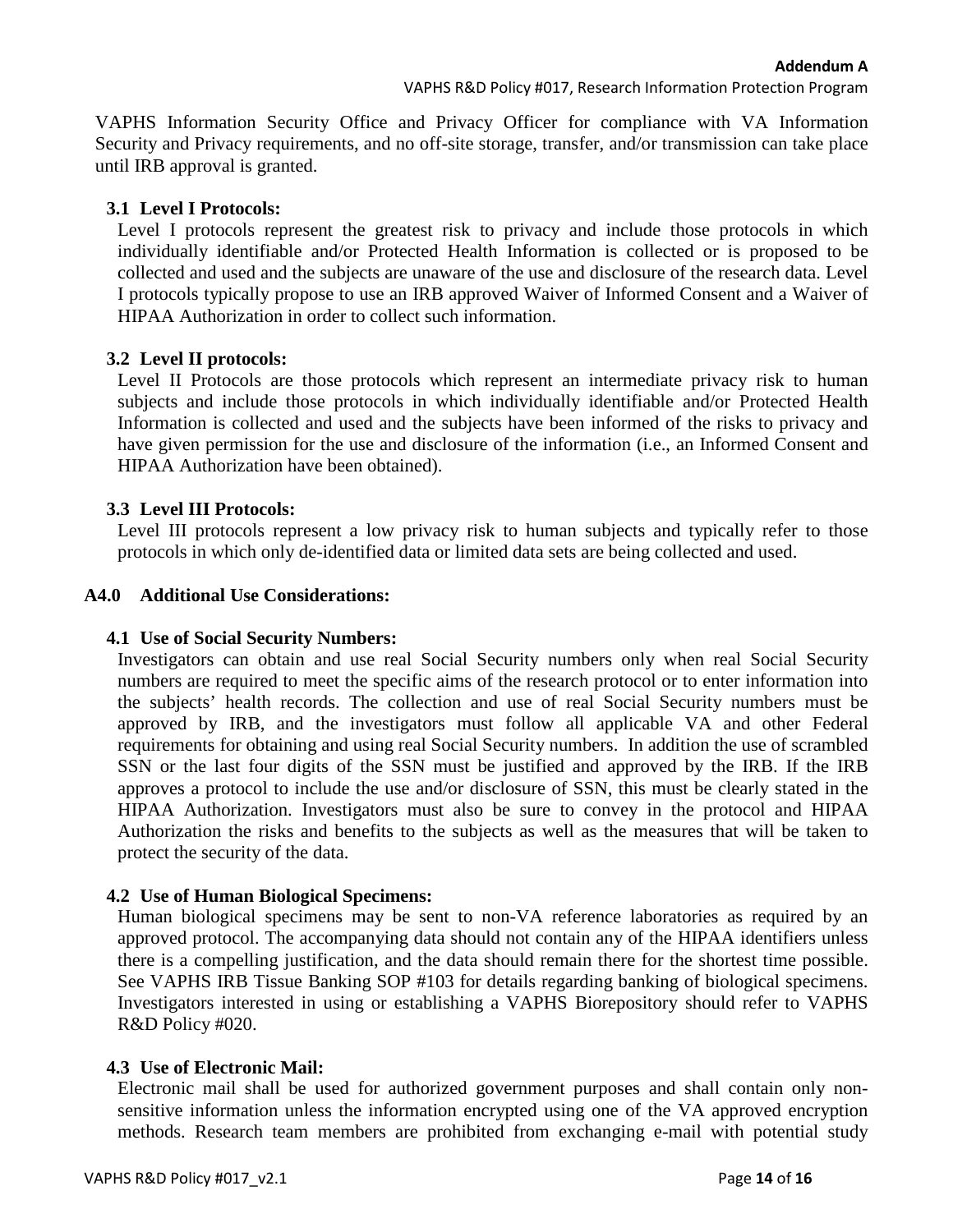VAPHS R&D Policy #017, Research Information Protection Program

participants and/or active study participants, unless the participants are VA providers and encryption can be utilized. Investigators interested in using e-mail as a method to transmit sensitive information, including PHI, to VA providers must outline this in their protocol/study application and must ensure that the proper encryption methods have been met.

## **4.4 Use of Text Messaging:**

Text messaging cannot be used to transmit sensitive information between VA investigators and potential study participants and/or active participants. Investigators interested in using text messaging to communicate non-sensitive information with participants must describe this in their study application and such use will be considered by the IRB on a case-by-case basis.

# **4.5 Use of MyHealtheVet:**

The use of Secure Messaging (SM), a tool available on the MyHealtheVet(MHV) website, for communication between VAPHS researchers and enrolled subjects is acceptable provided that the use of SM is included in the IRB approved protocol. Any investigator and his/her study team approved to use SM must receive appropriate training which can be coordinated through the facility's MHV Coordinators. The use of MyHealtheVet to recruit or communicate with potential research subjects is prohibited.

## **4.6 Use of Facsimile (FAX):**

Care should be taken to assure confidentiality when faxing sensitive information. The following precautions should be taken:

(1) All fax coversheets should state:

- a. "This fax is intended only for the use of the person or office to which it is addressed and may contain information that is privileged, confidential, or protected by law. All others are hereby notified that the receipt of this fax does not waive any applicable privilege or exemption for disclosure and that any dissemination, distribution, or copying of this communication is prohibited. If you have received this fax in error, please notify this office immediately at the telephone number listed above."
- (2) Double check the recipient's fax number before transmittal and confirm delivery by telephone or review of the fax confirmation sheet.
- (3) Save fax transmittal summaries and confirmation sheets to review for unauthorized access or use.
- (4) Periodically remind regular fax recipients to provide notification in the event that their fax number changes.
- (5) Utilize pre-programmed and tested destination numbers in order to minimize the potential for human error.

## **A5.0 Site Monitors and Access to Subjects' Electronic Medical Record Information**

The VAPHS R&D Office recognizes that representatives (i.e. site monitors) from the VA Cooperative Studies Program and clinical trial sponsors have a duty to verify the content of case report forms from medical records. To facilitate reviews by external monitors, VAPHS has determined that monitors may access the information needed to conduct their jobs by utilizing one of the following methods:

**5.1** The Employee Driver method which has been deemed compliant with VA's Information Security Program and VA Handbook 6500. Under this method, a VA employee "driver" accesses